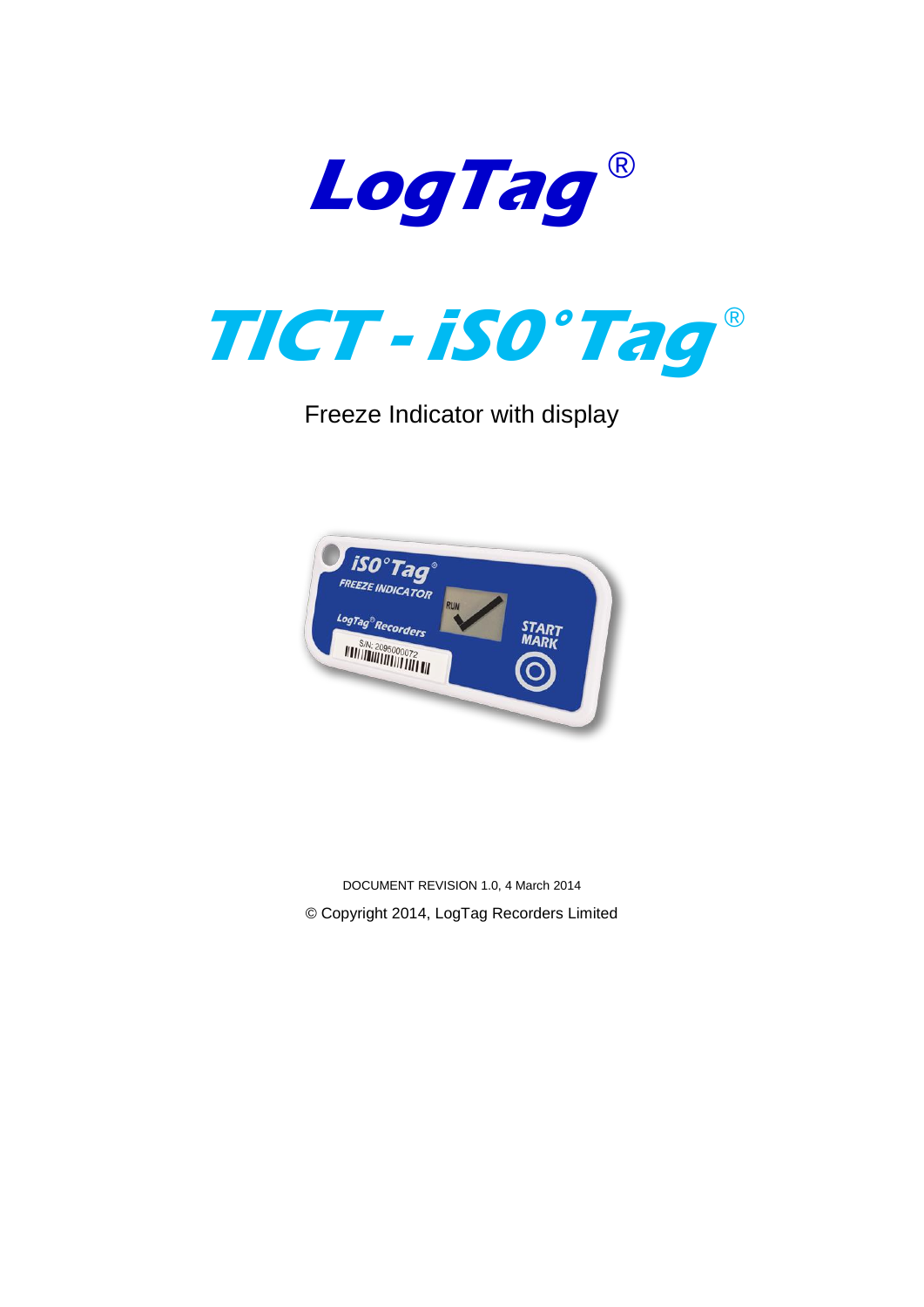## <span id="page-1-0"></span>**Contents**

# <span id="page-1-1"></span>**Document revision history**

| Ver | Date       | <b>Author</b> | <b>Details</b>                                                          |
|-----|------------|---------------|-------------------------------------------------------------------------|
| 0.1 | 8/8/13     | MJ            | Initial                                                                 |
| 0.2 | 21/10/13   | MJ            | Added Start Delay and Stop with Button.                                 |
| 0.3 | 23/10/13   | SL            | Minor changes to improve readability, added picture                     |
| 0.4 | 18/11/2013 | <b>SL</b>     | Spec change for battery life, start delay, added TICT into product name |
| 0.5 | 29/11/2013 | SL            | Amended specs for 2 day only log buffer                                 |
| 1.0 | 4/03/2014  | SL            | Release version                                                         |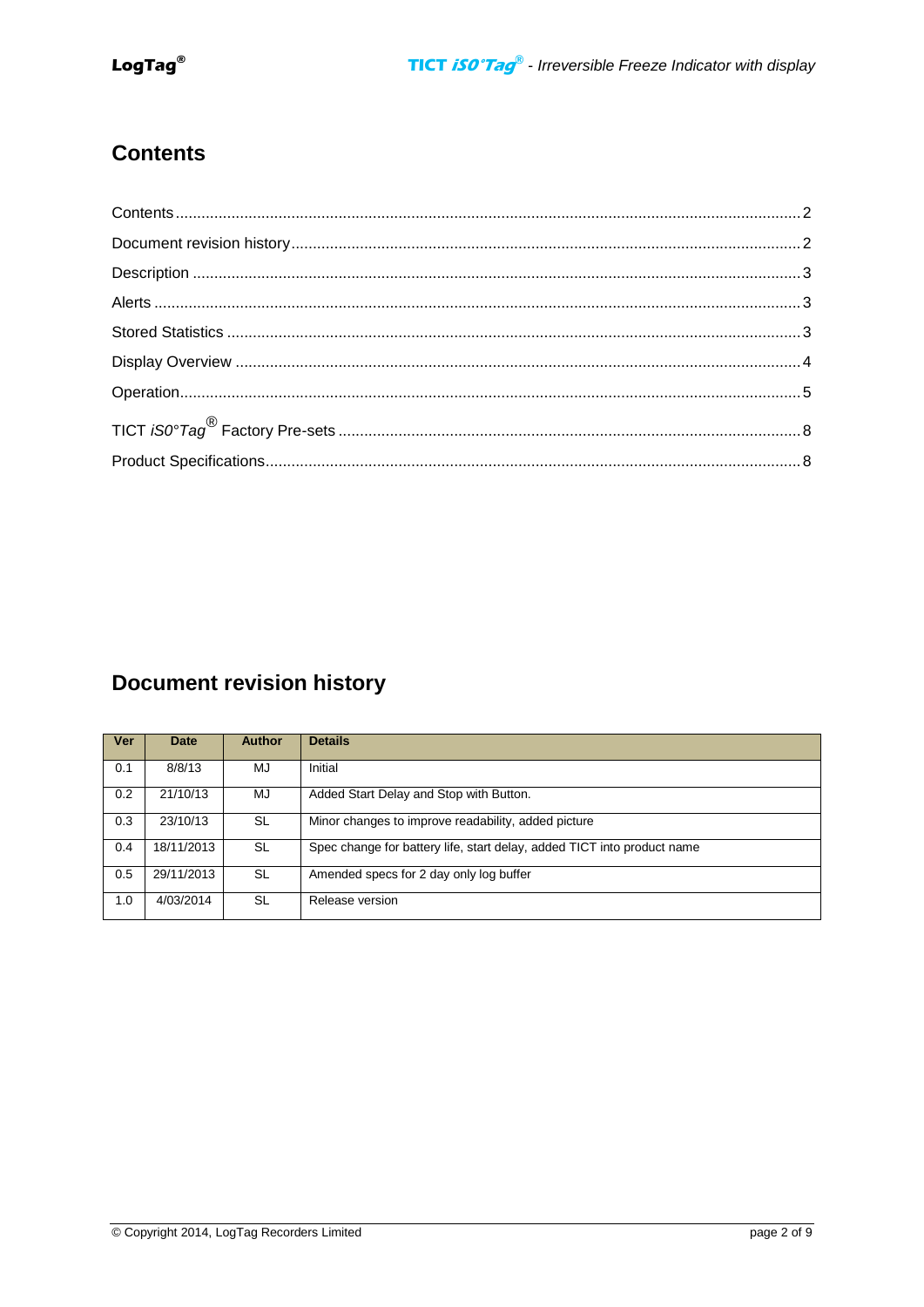### <span id="page-2-0"></span>**Description**

The LogTag<sup>®</sup> TICT *iS0°Tag®* is a single-use, low cost electronic freeze indicator for monitoring temperature as well as recording statistics during the transportation and storage of chilled products, such as vaccines, food or specialty chemical products.

The product is made from durable polycarbonate plastic and features an LCD display and a START/MARK button.

The LogTag TICT *iS0°Tag®* can monitor and record statistics against one lower and one additional upper, factory pre-set temperature limit for up to 3 years, showing OK if environmental conditions remain within. If, however, temperatures exceed either the high temperature alarm limit or go below the low temperature alarm limit, the LCD shows a REJECT symbol, indicating the goods require further checking. In this case the indicator stops and cannot be reset, so an irreversible record is generated.

An inspection mark can be recorded once each day to show the indicator has been checked.

An interface cradle is available so trip statistics can be downloaded and saved for analysis in the freely available companion software LogTag Analyzer, including trip duration, minimum and maximum temperatures, inspection marks and exposure to levels outside the alarm limits.

Up to three days of real time logged temperature data before and after the alarm trigger are available for further analysis<sup>[1]</sup>.

### <span id="page-2-1"></span>**Alerts**

Once the TICT *iS0°Tag®* is started, the indicator provides a visual status on the display, indicating OK ( $\boxtimes$ ) or Reject ( $\boxtimes$ ) throughout transport and storage.

The indicator stops once any of the two alarms are triggered. Detailed information regarding temperature and time exposure during transportation and storage is made available via download in LogTag Analyzer.

The two alarm limits are factory pre-set. Custom configurations can be ordered, allowing clients to select different alarm limit values (one upper and one lower) and alert event options such as instant or delayed reject alerts. Note the lower alarm cannot be disabled.

## <span id="page-2-2"></span>**Stored Statistics**

Statistics are collected and stored on a daily basis and can be downloaded using LogTag Analyzer.

- Run time for the trip (days, hours, minutes). Each day represents a period of 24 hours from 0:00:00 to 23:59:59. Day 1 begins when the Indicator starts monitoring. A new day starts when the internal clock advances from 23:59:59 to 0:00:00.
- Maximum temperature reached for each day the indicator was running.
- Minimum temperature reached for each day the indicator was running.
- The total accumulative time above/below for each of the two alarms on each day the indicator was running.
- Up to three days of logged readings (at the sample interval) are stored each before and after the Alarm has triggered.<sup>[1]</sup>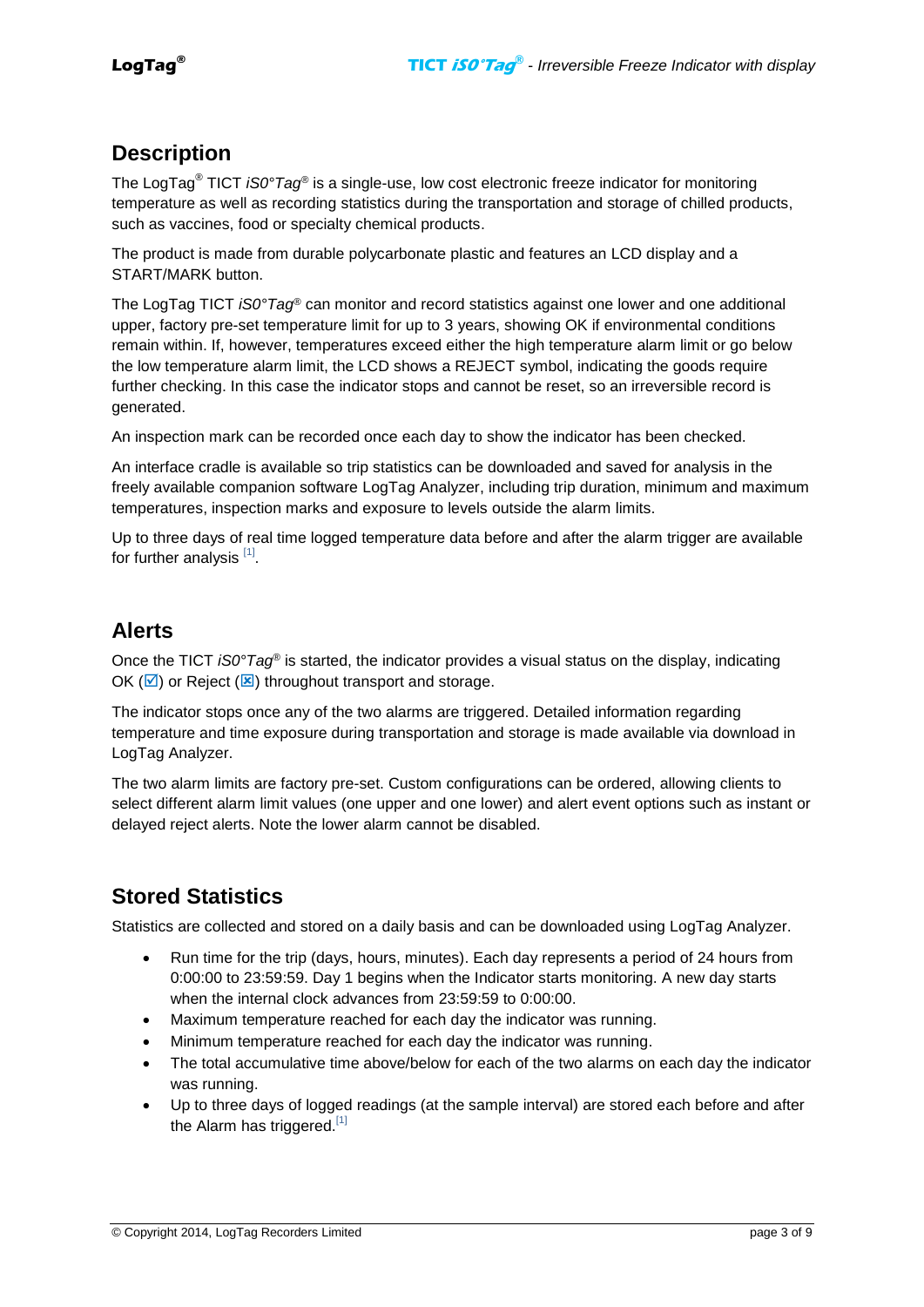## <span id="page-3-0"></span>**Display Overview**



**OK or Reject**

| Display item             | <b>Description</b>                      |                                                                                                                                                                                                                                                                                                                                                                                                             |
|--------------------------|-----------------------------------------|-------------------------------------------------------------------------------------------------------------------------------------------------------------------------------------------------------------------------------------------------------------------------------------------------------------------------------------------------------------------------------------------------------------|
| <b>Alert Indicators</b>  |                                         | OK icon $(\blacksquare)$ . No alarms events have been generated; load has not been<br>subjected to temperatures outside specified limits.                                                                                                                                                                                                                                                                   |
|                          |                                         | Reject alert icon $(\mathbb{Z})$ . Alarm event has been generated, as temperatures<br>have been outside specified temperature limits; load needs to be checked.                                                                                                                                                                                                                                             |
| <b>Alarm Event Types</b> | (High Temperature)<br>(Low Temperature) | Each of the alarm event types are factory pre-set.<br>If an alarm event is enabled and the temperatures monitored generate an<br>alarm, the alert will change from OK $\boxtimes$ to<br>Reject $\boxtimes$ and the alarm type will be displayed.<br>When an Alarm has trigged the Reject $\boxtimes$ icon will be displayed and the<br>indicator will continue to run collecting statistics for 1 more day. |
| <b>Battery Condition</b> |                                         | Displayed when the battery test reports low, the unit will stop monitoring.                                                                                                                                                                                                                                                                                                                                 |
|                          | <b>RUN</b>                              | Waiting to be started:-<br>Press and hold the START button will quickly flash the RUN icon (no other<br>segments will be displayed). Releasing the button once the RUN icon stops<br>flashing will start the indicator.                                                                                                                                                                                     |
| Operation                | run<br><b>RUN</b>                       | <b>Running:-</b><br>The Indicator is running and temperature readings are taken.<br>The display shows the alert indicators (OK $\boxtimes$ or Reject $\boxtimes$ ) and the statistical<br>information is updated every sampling interval and stored every 24 hours.<br>The RUN icon will briefly flash every 2 seconds (heart beat) while running.                                                          |
|                          | ᢘ                                       | Stopped:-<br>The indicator has been stopped; stored statistics can now be downloaded.<br>Indicator stopped due to low battery ( $\cancel{\bowtie}$ & $\boxed{\triangleleft}$ ).<br>Indicator stopped due to a Lower Alarm trigger $(E)$ .                                                                                                                                                                   |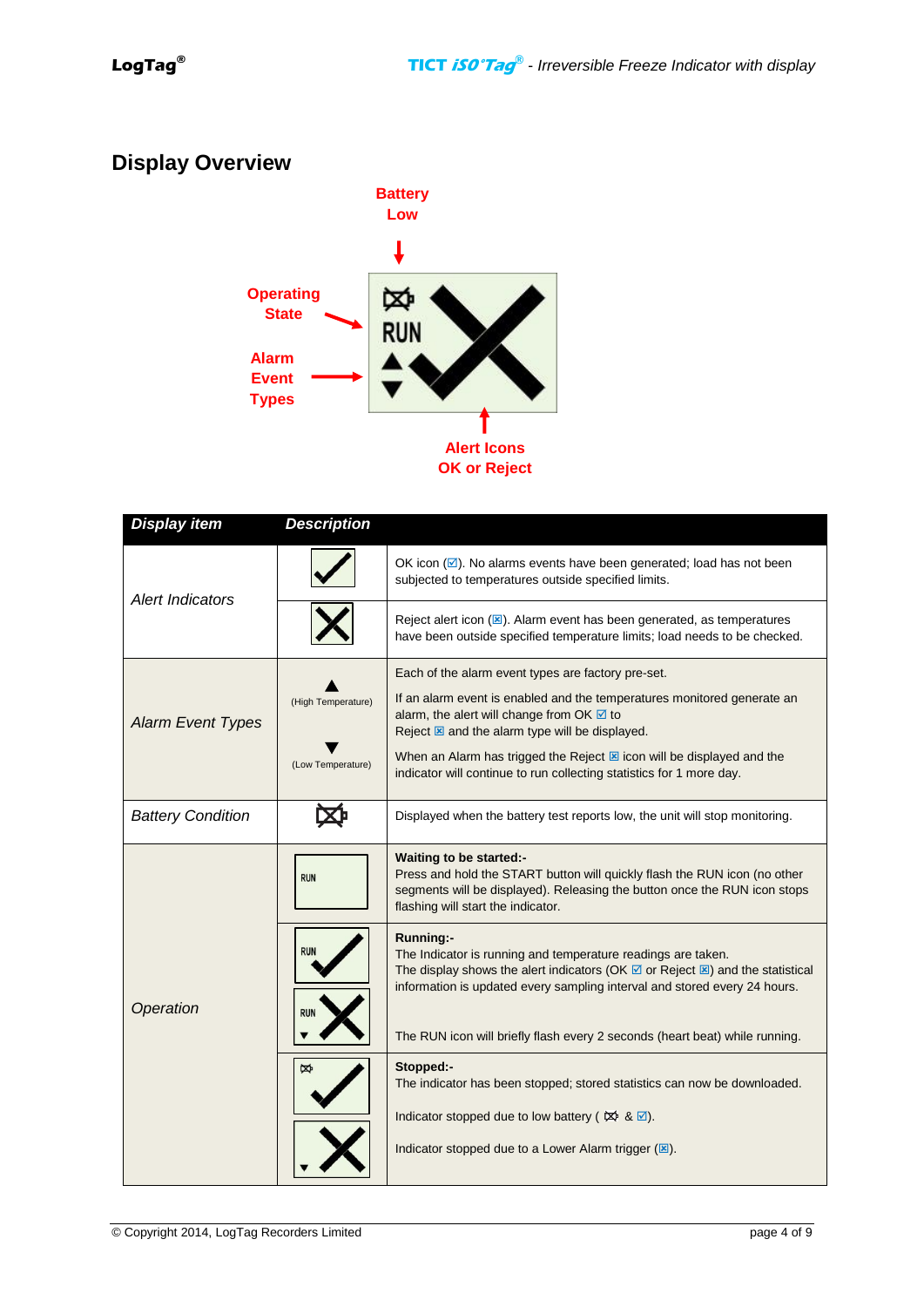# <span id="page-4-0"></span>**Operation**

### **1. Starting the Indicator**

| ∞ | The TICT $i$ SO°Tag® Indicator is shipped in a state of low energy<br>consumption (hibernation) to maximise battery life.                                                                                                                                                                                                                                                                               |
|---|---------------------------------------------------------------------------------------------------------------------------------------------------------------------------------------------------------------------------------------------------------------------------------------------------------------------------------------------------------------------------------------------------------|
|   | Pressing the START/MARK button O will wake up the<br>Indicator. It will either briefly display the RUN symbol, if the<br>battery is OK, or the <b>Battery Low</b> symbol for 30 seconds, if the<br>battery is low. If the button is not pressed again during that time,<br>the display will turn off and the Indicator will re-enter hibernation.<br>An Indicator with a low battery cannot be started. |
|   | To start the Indicator, press and hold the START/MARK button<br>for 4 seconds<br>4 sec<br>RUN will flash.                                                                                                                                                                                                                                                                                               |
|   | When RUN is permanently lit, release the button within<br>2 seconds.                                                                                                                                                                                                                                                                                                                                    |
|   | <2 sec                                                                                                                                                                                                                                                                                                                                                                                                  |
|   | The Indicator will start taking temperatures immediately, unless<br>a Start Delay is configured.                                                                                                                                                                                                                                                                                                        |
|   | The display will briefly turn off and on.                                                                                                                                                                                                                                                                                                                                                               |

### **2. Start Delay**

|            | The indicator can be configured so it does not start taking<br>temperatures immediately, but only after a start delay time has |
|------------|--------------------------------------------------------------------------------------------------------------------------------|
| <b>RUN</b> | passed. This delay allows the indicator to acclimatise to the                                                                  |
|            | temperature of the load, so it does not trigger an Alert too early.                                                            |
|            | This is particularly important if a High Alarm has been configured                                                             |
|            | The display will show alternating $\angle$ and $\sim$ symbols during this                                                      |
|            | Start Delay period.                                                                                                            |
| <b>RUN</b> | The speed at which the symbols change is dependent on how                                                                      |
|            | much time is left until the indicator starts:                                                                                  |
|            | More than 5 minutes left to indicator start - slow change                                                                      |
|            | Less than 5 minutes, but more than 1 minute to indicator                                                                       |
|            | start – fast change                                                                                                            |
|            | Less than 1 minute left – very fast change                                                                                     |
|            | If the selected factory pre-set profile does not have a start delay                                                            |
|            | enabled, the Indicator will start taking temperatures immediately.                                                             |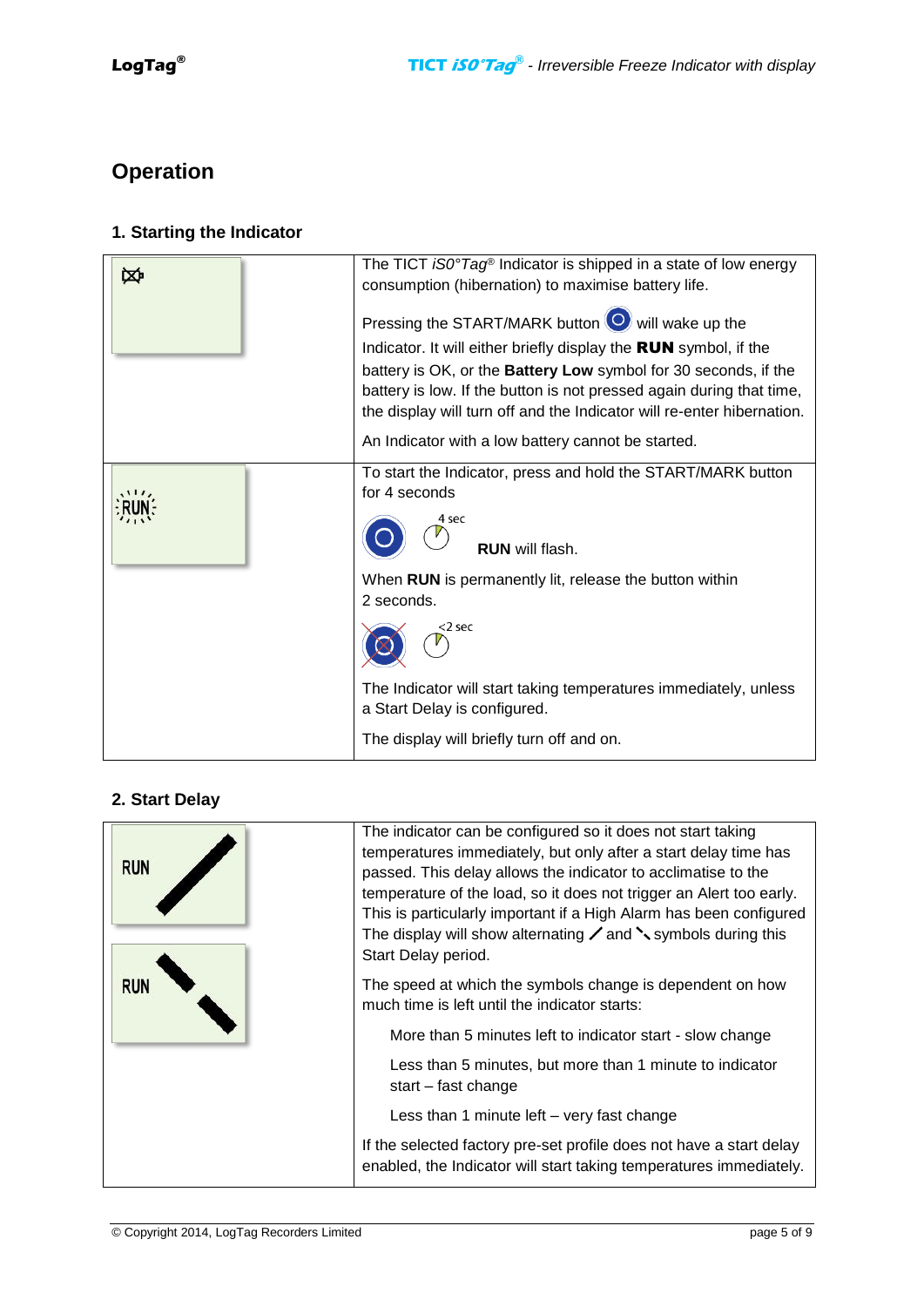#### **3. Indicator running**

| <b>RUN</b>                                                         | As soon as the Indicator starts, temperature readings are taken<br>according to the sample interval defined in the factory pre-set<br>profile.<br>As long as the temperature readings stay within the limits<br>defined by the two pre-set alarm events, the OK Alert $(\sqrt{2})$ is<br>displayed.<br>The RUN symbol will flash approx. every 4 seconds. |
|--------------------------------------------------------------------|-----------------------------------------------------------------------------------------------------------------------------------------------------------------------------------------------------------------------------------------------------------------------------------------------------------------------------------------------------------|
|                                                                    | If an alarm event is generated, the Reject Symbol $(\mathbf{X})$ is<br>displayed.<br>Depending on the factory pre-set profile, a lower only, or lower<br>and upper alarm event types are enabled.                                                                                                                                                         |
| Upper alarm event was generated<br>Lower alarm event was generated | Upper or lower alarm events are generated when recorded<br>temperatures exceed the limit for a specified number of<br>readings.                                                                                                                                                                                                                           |
|                                                                    | Alarm events can be generated for example by a single<br>temperature above (below) the limit, or by a number of<br>sequential or accumulated readings above (below) the<br>temperature limit. The alarm event types are independent of<br>each other and are defined in the factory pre-set profile.                                                      |

#### **4. Placing a MARK in the Indicator statistics table**

The TICT *iS0°Tag®* can store a **MARK** in the statistic table for each day; this can be used to indicate the start of another trip or that a visual check of the indicator has been conducted. It will be displayed in LogTag® Analyzer software once downloaded. Although only one mark per day is possible in the statistics table, each real time reading can be marked individually, once the indicator has registered an alarm.

| To place a MARK in the Indicator statistics table, press and hold<br>the START/MARK button for 2 seconds<br>2 sec |
|-------------------------------------------------------------------------------------------------------------------|
| $\blacktriangle$ and $\nabla$ will flash together.                                                                |
| When $\blacktriangle$ and $\nabla$ are permanently on, release the button within<br>2 seconds.<br>$<$ 2 sec       |
| A MARK will now be placed into the statistics table.                                                              |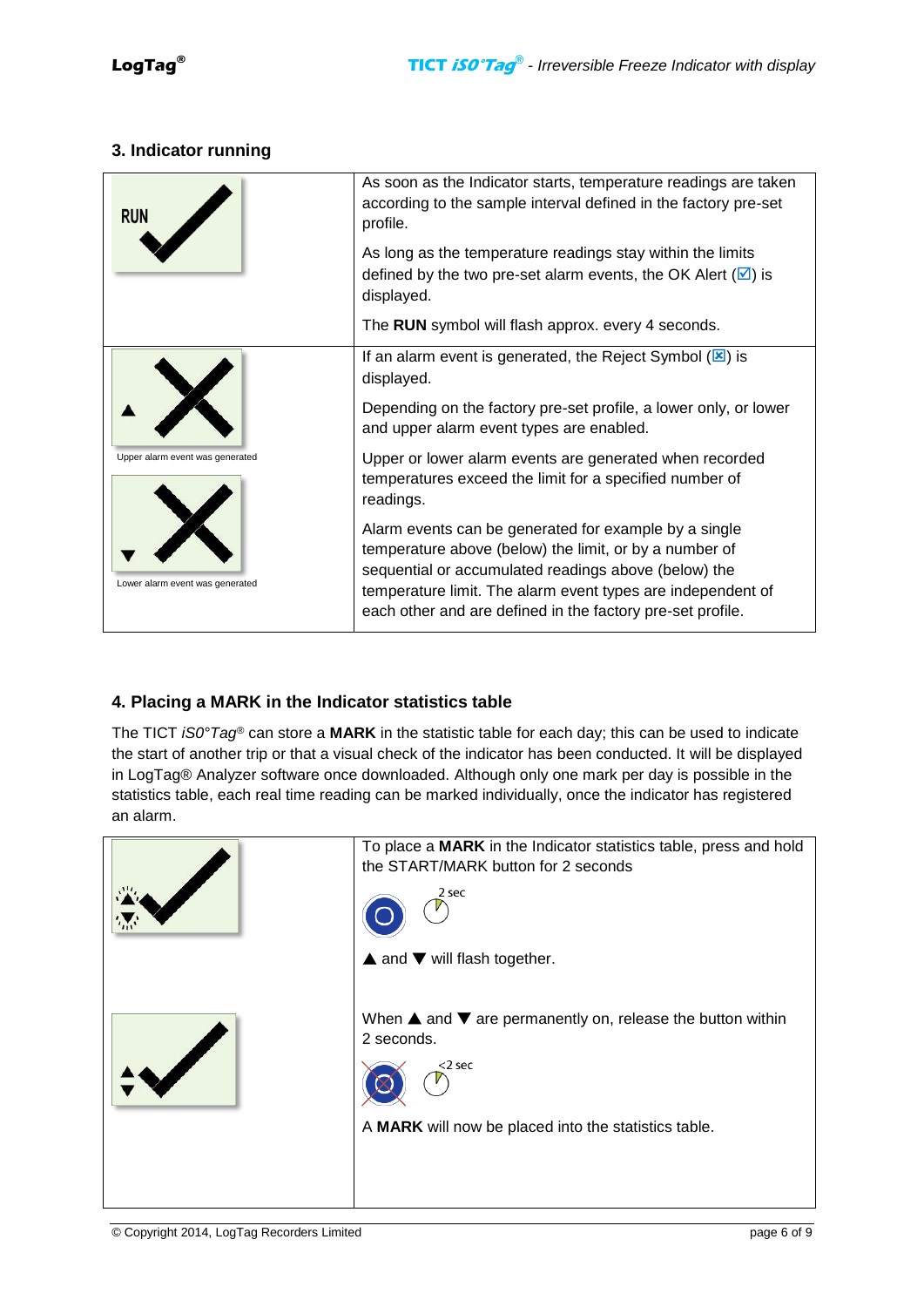| 2 sec<br>The MARK will not be placed if you continue to hold the button<br>after $\triangle$ and $\nabla$ are permanently on, until both arrows turn off.<br>This is useful if you have started to press the button, but do not<br>want to proceed with placing the MARK. |
|---------------------------------------------------------------------------------------------------------------------------------------------------------------------------------------------------------------------------------------------------------------------------|
| In either case the display will revert to showing the RUN symbol.                                                                                                                                                                                                         |
| NOTE: The RUN may flash if STOP button is enabled, releasing<br>the button while RUN is flashing will place a MARK into the<br>statistic table.                                                                                                                           |

#### **5. Stopping the Indicator**

The Indicator will automatically stop:

- after one of the pre-defined alarm events has triggered an alarm or
- a period of three years has elapsed 30 days before the end of the 3 year period the low battery symbol will light, signalling that the Indicator requires replacing.
- 30 days after a battery test has recorded "low" The battery voltage is measured every 2 hours. The low battery symbol will light once the battery test reads a low battery, and the indicator will stop recording after 30 days, signalling that the Indicator requires replacing
- when the summary statistics are downloaded with LogTag Analyzer.

After that, no additional readings will be taken or processed, and it is not possible to start the indicator again.

The Indicator can also be configured so it can be manually stopped via the Button:-

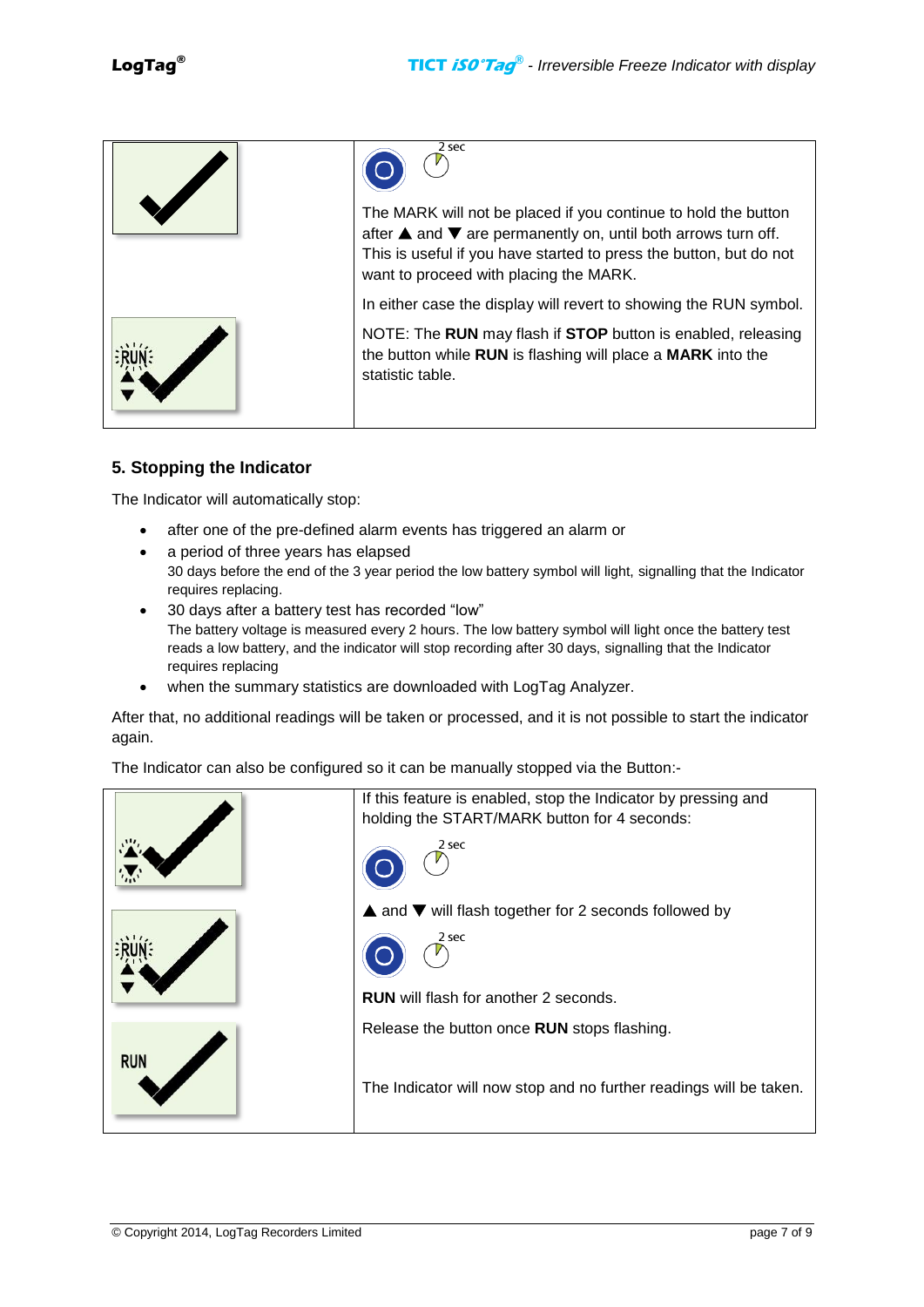## <span id="page-7-0"></span>**TICT** *iS0°Tag®* **Factory Pre-sets**

LogTag® TICT *iS0°Tag®* Indicators cannot be client configured, but instead are purchased with one of a number of different factory configuration profiles pre-installed. If a default configuration does not suit, customers can compile their own profile by specifying the parameters in the table below when ordering. Please note that minimum order quantities apply for TICT *iS0°Tag®* units with profiles not stocked by LogTag<sup>®</sup>.

The default configuration profile is called "Profile 0002"; each custom configuration is assigned a different profile number which can be used for ordering.

| <b>Description</b>                                         |                          | Profile 0002<br>(default) | <b>Range / Option</b>                    | <b>Requirement</b> |
|------------------------------------------------------------|--------------------------|---------------------------|------------------------------------------|--------------------|
| <b>Maximum Days</b><br>(Maximum number of days to monitor) |                          | 1096 (3 years)            | 30-1096 days                             |                    |
| <b>Start Delay</b>                                         |                          | 0 minutes                 | 0 to 255 minutes                         |                    |
| <b>Sampling interval</b>                                   |                          | 5 minutes                 | 5 to 15 minutes*                         |                    |
| Allow stop via Stop button                                 |                          | Disabled                  | Enabled or disabled                      |                    |
|                                                            | Monitor this alarm       | Disabled                  | Enabled or disabled                      |                    |
|                                                            | Temperature limit value  | N/A                       | -5°C to 60°C (-13°F to 140°F)            |                    |
| (High Temperature)                                         | Alarm activation         | N/A                       | instant, accumulated or<br>consecutive** |                    |
|                                                            | Activation delay time*** | N/A                       | 5 minutes to 45 days                     |                    |
|                                                            | Monitor this alarm       | enabled                   | enabled                                  | enabled            |
|                                                            | Temperature limit value  | $-0.5$ °C                 | -5°C to 60°C (31.1°F to 140°F)           |                    |
| (Low Temperature)                                          | Alarm activation         | Consecutive               | instant, accumulated or<br>consecutive** |                    |
|                                                            | Activation delay time    | 1 hour                    | 5 minutes to 12 hours                    |                    |

Preferred intervals are 5, 6, 10, 12 and 15 minutes

- \*\* Instant = one temperature reading is above/below limit; consecutive = temperature readings are above/below limit for the time defined in the activation delay time without interruption (single event); accumulative = temperature readings above/below limit for a total of time defined in the Activation delay time, but may not necessarily be sequential.
- <span id="page-7-1"></span>\*\*\* Delay times for alarm activations must be in multiples of the sampling interval.